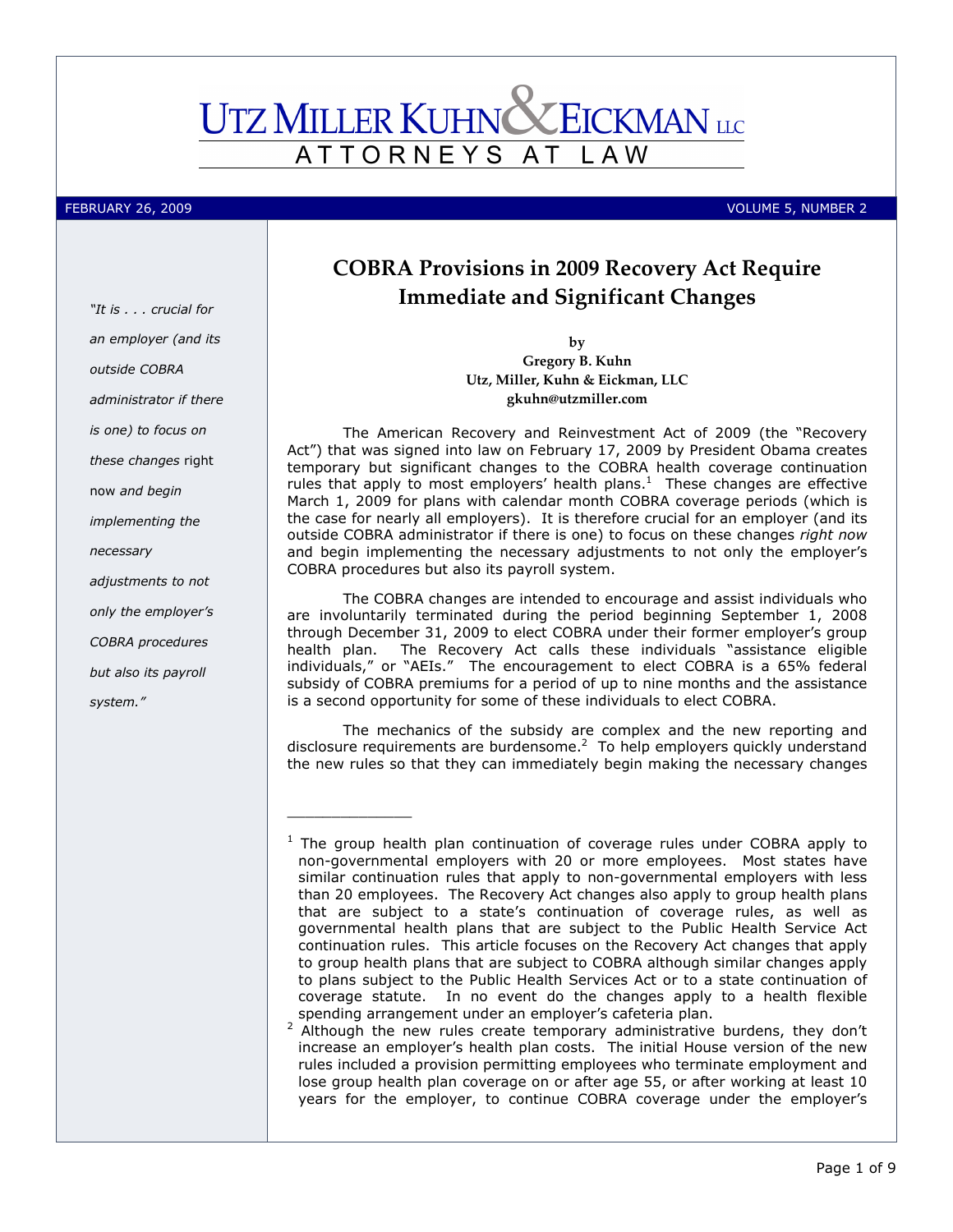"It is important to

recognize that

qualification as an AEI

can be retroactive."

Utz, Miller, Kuhn & Eickman, LLC 7285 West 132nd St. Suite 320 Overland Park, KS 66213

Phone: 913.685.0970 Fax: 913.685.1281

Matthew J. Eickman meickman@utzmiller.com Phone: 913.685.0749 Fax: 913.685.1281

Gregory B. Kuhn gkuhn@utzmiller.com Phone: 913.685.0774 Fax: 913.685.1281

Eric N. Miller emiller@utzmiller.com Phone: 913.685.8150 Fax: 913.685.1281

John L. Utz jutz@utzmiller.com Phone: 913.685.7978 Fax: 913.685.1281

#### www.utzmiller.com

The information in this newsletter is of a general nature only and does not constitute legal advice.

Consult your attorney for advice appropriate to your circumstances.

to their COBRA procedures and payroll systems, this article focuses on the following main features of the required changes:

- Determining who is an AEI;
- The subsidy amount and mechanics;
- The special election period;
- The duration of the COBRA subsidy; and
- The new reporting and notice requirements.

Unfortunately, there are many unanswered questions with the new rules and some rules are still to be developed through subsequent governmental agency guidance. The full extent of an employer's new obligations is therefore currently unsettled. Accordingly, employers must remain diligent during the next several weeks and be ready to make the necessary adjustments as the new rules continue to develop.

# Determining Assistance Eligible Individuals

\_\_\_\_\_\_\_\_\_\_\_\_\_\_\_\_\_\_

As noted above, the individuals who are eligible for the Recovery Act changes are qualified beneficiaries (including covered employees and their spouses and dependent children) who lose coverage under an employer's group health plan due to a covered employee's involuntary termination of employment during the period from September 1, 2008 through December 31, 2009. However, because individuals who are involuntarily terminated for gross misconduct are not eligible for COBRA, they are also not eligible for the Recovery Act's subsidy or the special COBRA election rights (discussed further below). Likewise, only those individuals who are "qualified beneficiaries" under COBRA are eligible for the COBRA subsidy and election rights. COBRA qualified beneficiaries are limited to the covered employee who was involuntarily terminated and the covered employee's opposite sex spouse under the federal Defense of Marriage Act and the covered employee's dependent children. The Recovery Act changes are therefore not available for a former employee's domestic partner, same-sex spouse or non-dependent children even if one of those individuals lost coverage due to the former employee's involuntary termination. The Recovery Act changes also do not apply to any other type of COBRA qualifying event, such as an employee's reduction of hours, voluntary termination, death or divorce.

Although an "involuntary termination" is a key requirement for the subsidy, the Recovery Act fails to include a definition for this all-important term. It is expected that the IRS will provide much needed guidance on this requirement. One issue among many that the IRS will need to address is whether participation in a voluntary reduction in force window is an "involuntary termination" for purposes of the new rules.

It is important to recognize that qualification as an AEI can be retroactive. As mentioned above, individuals who are involuntarily terminated on or after September 1, 2008 (and their family members who are "qualified beneficiaries") are eligible for the Recovery Act changes. In many cases, these individuals were previously offered COBRA coverage but failed to elect it before their respective COBRA election deadlines. Others may have elected COBRA coverage but allowed it to lapse by failing to keep paying premiums. The new rule's retroactive eligibility will give these individuals a second opportunity to begin or resume COBRA coverage, and presumably many will take advantage of that opportunity

group health plan (but on a non-subsidized basis) until age 65. Fortunately, that permanent and costly provision failed in the Senate. On the other hand, the Recovery Act does include a non-subsidized COBRA period extension for individuals who are Trade Adjustment Assistance individuals under COBRA or who are covered by an underfunded defined benefit pension plan that is under the control of the PBGC, but that extension expires on December 31, 2010.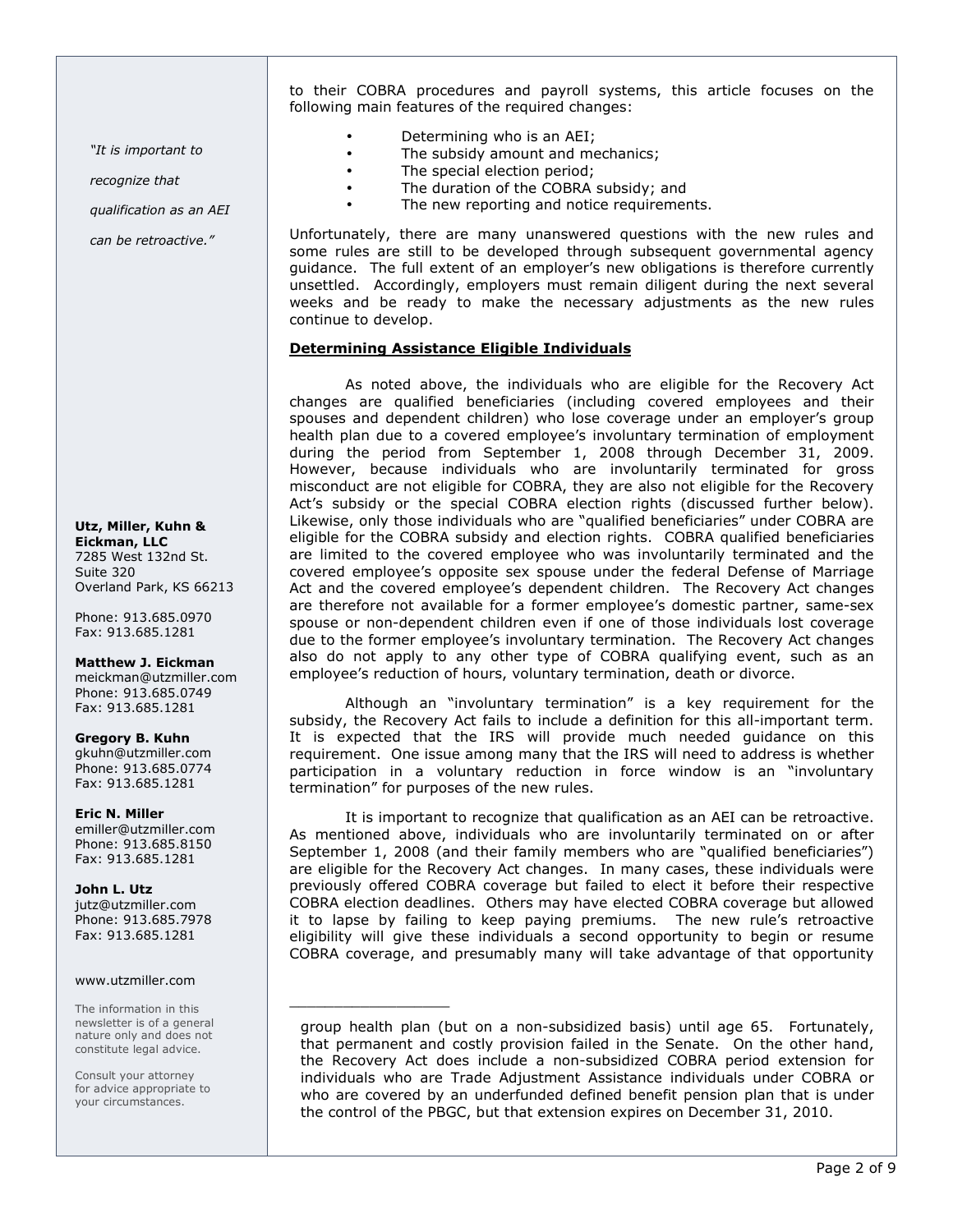"The 65% federal subsidy means that an AEI is only required to pay 35% of a plan's regular COBRA premium to maintain COBRA coverage."

#### Utz, Miller, Kuhn & Eickman, LLC 7285 West 132nd St. Suite 320 Overland Park, KS 66213

Phone: 913.685.0970 Fax: 913.685.1281

# Matthew J. Eickman

meickman@utzmiller.com Phone: 913.685.0749 Fax: 913.685.1281

# Gregory B. Kuhn

gkuhn@utzmiller.com Phone: 913.685.0774 Fax: 913.685.1281

# Eric N. Miller

emiller@utzmiller.com Phone: 913.685.8150 Fax: 913.685.1281

# John L. Utz

jutz@utzmiller.com Phone: 913.685.7978 Fax: 913.685.1281

# www.utzmiller.com

The information in this newsletter is of a general nature only and does not constitute legal advice.

Consult your attorney for advice appropriate to your circumstances.

due to the 65% subsidy. $3$  When that happens, the individual's subsidized COBRA coverage is effective March 1, 2009, thereby creating a gap in health plan coverage between the date coverage was previously lost under the employer's group health plan and March 1, 2009. However, the Recovery Act requires that this gap in coverage be ignored for purposes of the plan's pre-existing condition limitations.<sup>4</sup>

There is also no earnings limitation on qualification as an AEI. However, if an AEI's federal adjusted gross income exceeds \$125,000 (or \$250,000 if the AEI is married and files a joint tax return), the individual must repay part of the COBRA subsidy by adding it to the tax liability on his or her federal tax return. This required payment increases as adjusted gross income increases and is fullyphased-in (that is, the entire COBRA subsidy must be repaid) when adjusted gross income exceeds \$145,000 (or \$290,000 in the case of a joint tax return). Despite this repayment requirement, a person with adjusted gross income in excess of the above amounts remains an AEI who may wish to take advantage of the Recovery Act changes (for instance, if the individual previously failed to timely elect COBRA coverage or allowed it to lapse). However, the individual may permanently waive the subsidy if he or she believes adjusted gross income will exceed the above amounts and would prefer not to incur the repayment obligation and tax liability. The IRS is to issue guidance on how employers are to provide this waiver opportunity.

If an employer rejects a former employee's claim that he or she is an AEI, the former employee can appeal the decision. The appeal, however, is not to the employer but is instead to the Department of Labor. The Department of Labor must rule on the individual's appeal within 15 business days. If the appeal is denied, the individual can file a lawsuit under ERISA to be treated as an AEI. However, the Recovery Act directs the reviewing court to give deference to the Department of Labor's denial of AEI status.

# The Subsidy Amount and Mechanics

As mentioned above, the amount of the subsidy is 65% of the COBRA premium under the employer's group health plan. As the following discussion demonstrates, although the subsidy is paid by the federal government, substantial employer involvement is required.<sup>5</sup>

# Calculating the Subsidy

\_\_\_\_\_\_\_\_\_\_\_\_\_\_\_\_\_\_

The 65% federal subsidy means that an AEI is only required to pay 35% of a plan's regular COBRA premium to maintain COBRA coverage. The Recovery Act permits another person (such as a state agency in a domestic relations matter) to pay the individual's 35% share of the premium. However, the individual's former employer is expressly prohibited from paying any of the 35% portion of the premium. Presumably, this restriction also applies to any affiliate of the former employer.

<sup>4</sup> Under the HIPAA pre-existing condition restrictions, a gap in coverage of 63 days or longer permits a plan to disregard the prior health plan coverage as "creditable coverage," which in turn could permit the imposition of pre-existing condition exclusions under the plan. By disregarding the gap in coverage, the Recovery Act ensures that a pre-existing condition limitation is not triggered by an AEI's failure to initially elect COBRA or the lapse of the AEI's COBRA coverage. This requirement to disregard the gap in coverage will also apply to the HIPAA certificate of creditable coverage that the plan must give to the AEI.

<sup>5</sup> This discussion assumes that COBRA premiums are paid monthly under the employer's health plan, which is likely the case for most employers.

<sup>3</sup> The special notice and election rules for this second COBRA election are discussed further below.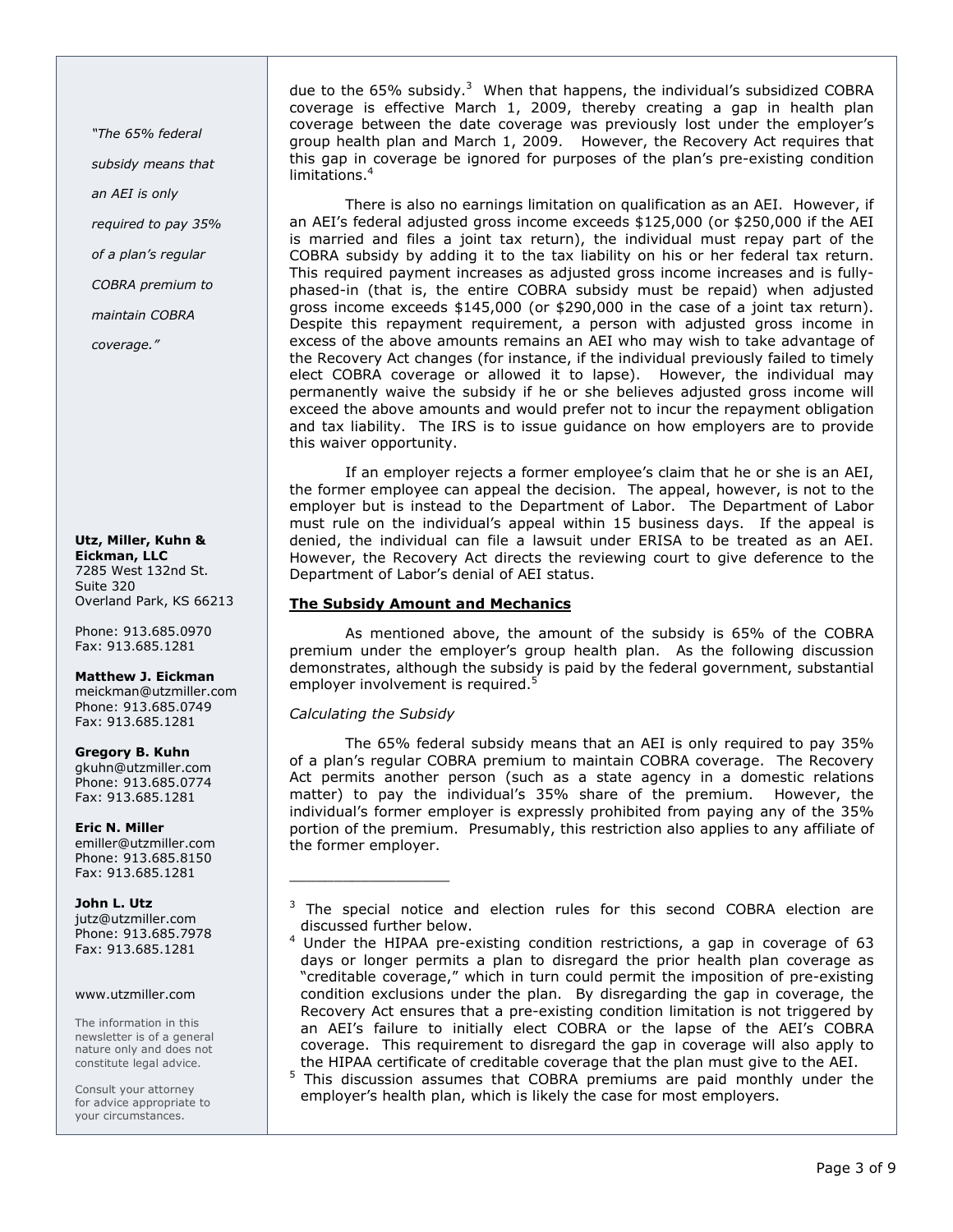"Employers that subsidize COBRA premiums for any employees who are AEIs (or who the employer expects to become AEIs before the end of the year) may . . . wish to determine if it is feasible to temporarily replace the employer's subsidy with the federal subsidy."

#### Utz, Miller, Kuhn & Eickman, LLC 7285 West 132nd St. Suite 320 Overland Park, KS 66213

Phone: 913.685.0970 Fax: 913.685.1281

# Matthew J. Eickman

meickman@utzmiller.com Phone: 913.685.0749 Fax: 913.685.1281

# Gregory B. Kuhn

gkuhn@utzmiller.com Phone: 913.685.0774 Fax: 913.685.1281

#### Eric N. Miller emiller@utzmiller.com

Phone: 913.685.8150 Fax: 913.685.1281

# John L. Utz

jutz@utzmiller.com Phone: 913.685.7978 Fax: 913.685.1281

### www.utzmiller.com

The information in this newsletter is of a general nature only and does not constitute legal advice.

Consult your attorney for advice appropriate to your circumstances.

There are some important limitations that apply when determining the subsidy amount. The most significant is that the subsidy is determined based on what the AEI actually pays to the employer's plan for COBRA coverage. As a result, if the employer's plan does not charge the AEI the full COBRA premium (perhaps due to a severance agreement that either waives COBRA premiums for a period of time or only requires payment of part of the COBRA premiums), the federal subsidy is reduced (or worse, is completely eliminated when there is a waiver of COBRA premiums). For example, if a plan's normal COBRA premium for family coverage is \$500 but due to an agreement with an AEI the employer permits the AEI and his or her family to maintain COBRA coverage for \$300, the federal subsidy is limited to 65% of \$300, or \$195. The employer has therefore in effect shifted part of the subsidy (that is, 65% of the remaining \$200 COBRA premiums, or \$130) from the federal government to itself. In the case of a complete COBRA premium waiver, the entire subsidy is shifted from the federal government to the employer. Employers that subsidize COBRA premiums for any employees who are AEIs (or who the employer expects to become AEIs before the end of the year) may therefore wish to determine if it is feasible to temporarily replace the employer's subsidy with the federal subsidy. If so, immediate action is required.

The type of continuation coverage made available by an employer may also have an effect on the subsidy amount. For instance, if an employer's plan extends coverage to an individual's domestic partner, same-sex spouse or nondependent children, the subsidy may not be available for the portion of the COBRA premium that is attributable to that coverage. $6$  In addition, if an AEI is eligible for continued coverage under a retiree health plan in lieu of COBRA coverage and that AEI elects the retiree coverage, the subsidy is not available.

# The Subsidy Mechanics

\_\_\_\_\_\_\_\_\_\_\_\_\_\_\_\_\_\_

The Recovery Act utilizes a two step process to implement the subsidy. This process helps ensure that the desired effect of the new rules (that is, enrollment in COBRA coverage by AEIs) is immediate.

Under the first step, the employer initially covers the 65% subsidy by only charging an AEI 35% of the COBRA premium. Therefore, if the employer's health plan is insured, the employer must use its own funds to pay the remaining 65% portion of the COBRA premium to the insurance company. If the employer's health plan is self-insured, the employer is using a greater share of its funds to cover health plan claims since it is in effect giving the AEI a 65% COBRA premium discount.

The second step is a repayment from the federal government to the employer for the 65% COBRA subsidy. This is accomplished through a credit for the subsidy amount on the employer's payroll tax liabilities (that is, a credit against the amount of the employer's share of FICA taxes and the amount of its required employee withholding taxes, all of which are paid either monthly or semi-weekly and are reported on a quarterly basis using IRS Form 941). If the total payroll tax liability on the IRS Form 941 is insufficient to fully offset the total subsidy amount for that quarter, the U.S. Treasury will repay the excess amount to the employer or it will credit the excess amount to the next quarter's payroll tax liability. The IRS has revised the Form 941 to accommodate this process.

<sup>&</sup>lt;sup>6</sup> Further guidance is needed on this issue. Notwithstanding this issue, it is clear that domestic partners, same-sex spouses and non-dependent children are not AEIs and therefore they don't have a separate, individual right to COBRA subsidized coverage under the Recovery Act.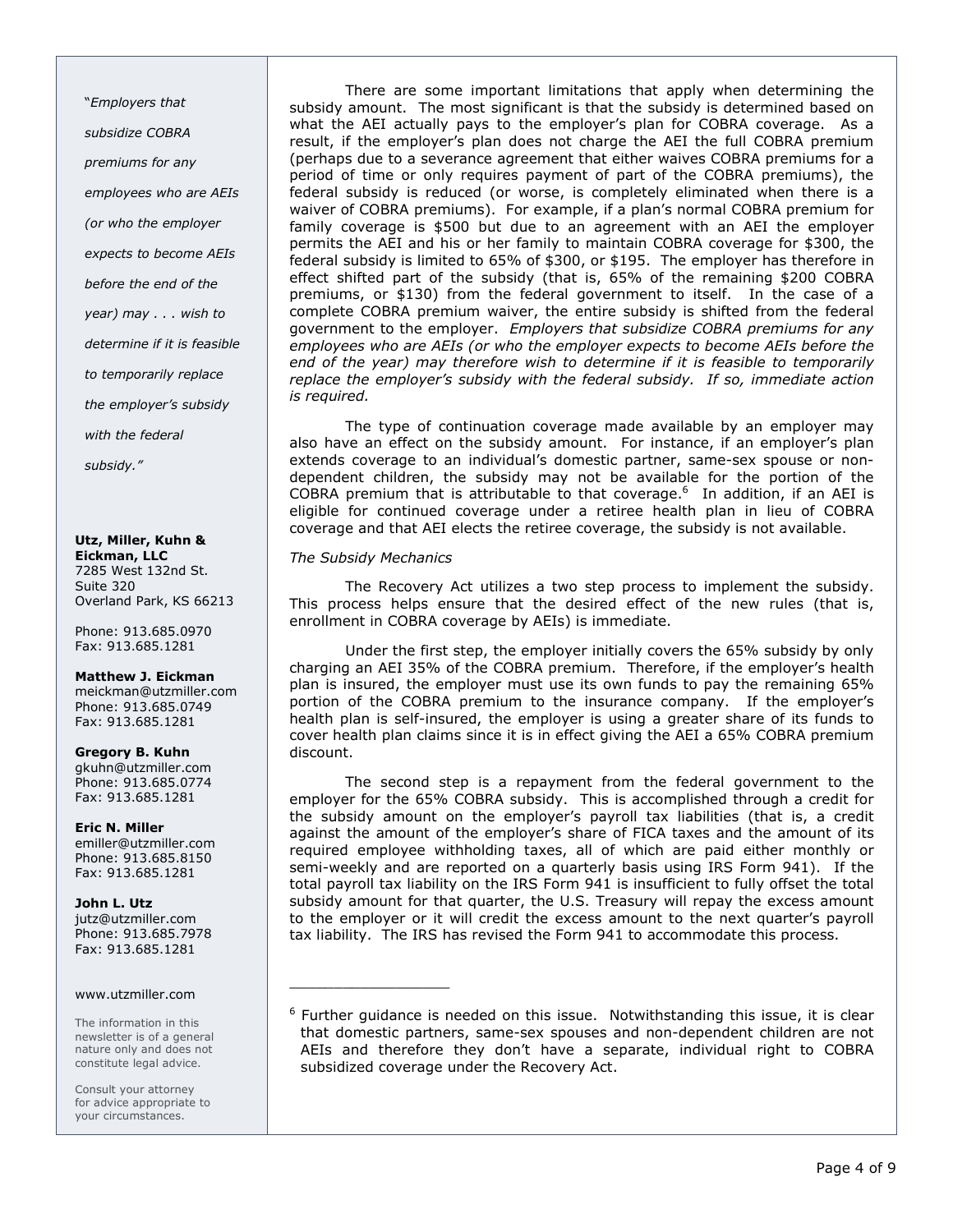"It is important to remember that the special election period and the availability of the second COBRA election does not depend on eligibility for the subsidy."

Utz, Miller, Kuhn & Eickman, LLC 7285 West 132nd St. Suite 320 Overland Park, KS 66213

Phone: 913.685.0970 Fax: 913.685.1281

Matthew J. Eickman meickman@utzmiller.com

Phone: 913.685.0749 Fax: 913.685.1281

Gregory B. Kuhn gkuhn@utzmiller.com Phone: 913.685.0774 Fax: 913.685.1281

Eric N. Miller emiller@utzmiller.com Phone: 913.685.8150 Fax: 913.685.1281

# John L. Utz

jutz@utzmiller.com Phone: 913.685.7978 Fax: 913.685.1281

# www.utzmiller.com

The information in this newsletter is of a general nature only and does not constitute legal advice.

Consult your attorney for advice appropriate to your circumstances.

Due to the March 1, 2009 effective date of these new rules, immediate employer action is needed to make the necessary changes in its COBRA procedures and payroll system to accommodate this two-step process. The most pressing issue is the requirement that an AEI be allowed to commence or continue COBRA coverage starting on March 1, 2009 at a 65% discount from the regular COBRA premium amount. Fortunately, the Recovery Act recognizes that employers cannot make the necessary changes that quickly, and it therefore provides a two-month grace period (that is, for March and April) during which an AEI can be charged the full COBRA premium. However, the employer must either reimburse the AEI for the 65% discount within 60 days after the AEI pays the full COBRA premium, or it can credit the amount of the AEI's overpayment toward future COBRA premium payments if the employer reasonably expects that the overpayment will be fully utilized within 180 days. Starting May 1, 2009, this grace period is no longer available and the AEI cannot be charged more than 35% of the COBRA premium.

# Special Election Period

The ability of AEIs to qualify for the COBRA subsidy on a retroactive basis (that is, individuals who were involuntarily terminated on or after September 1, 2008 and their "qualified beneficiaries" are entitled to the subsidy) and to have a second chance at COBRA coverage necessitates a special election period. The special election period created by the new rules started on February 17, 2009 and it does not end until 60 days after the date on which notice regarding the COBRA subsidy and the special election period (this notice is discussed further below) is provided to the AEI. If the AEI elects COBRA coverage within this special election period, then as noted above, the COBRA coverage first becomes effective March 1, 2009. Further guidance is still needed establishing the due date of the initial premium for this coverage. It's possible that, as is the case under the regular COBRA rules, the due date will be 45 days after the special COBRA election is made.

It is important to remember that the special election period and the availability of the second COBRA election does not depend on eligibility for the subsidy. Thus, the special election opportunity must be provided regardless of whether the employer expects an AEI's adjusted gross income to exceed the limits described above. Meanwhile, there may be AEIs who are in the middle of their regular COBRA election periods but who have not elected COBRA by the February 17, 2009 enactment date of the Recovery Act. It appears that the special election period applies to these individuals as well, thereby resulting in an extended COBRA election period. If the individual nonetheless elects COBRA before the regular COBRA deadline, COBRA coverage would be effective as of the regular pre-March 1, 2009 COBRA beginning date, but the subsidy would still not begin until March 1, 2009. On the other hand, if the individual misses the regular COBRA election deadline but meets the deadline for the special election period, the individual will have a gap in coverage between the date COBRA would have otherwise begun and March 1, 2009.

It is also important to note that nothing in the new rules extends an AEI's original COBRA period. As a result, the maximum COBRA coverage period that is available to an AEI is still determined by the date on which the AEI lost coverage under the employer's health plan due to the involuntary termination of employment. This is the case even if the AEI takes advantage of the second COBRA election opportunity provided by the special election period. Accordingly, the special election period does not restart the AEI's maximum COBRA period.

# Duration of the Subsidy

The duration of the 65% subsidy for an AEI is generally nine months. As a result, after nine months of subsidized coverage, the AEI must pay the full COBRA premium (or such lesser amount as the employer may require) in order to continue COBRA coverage.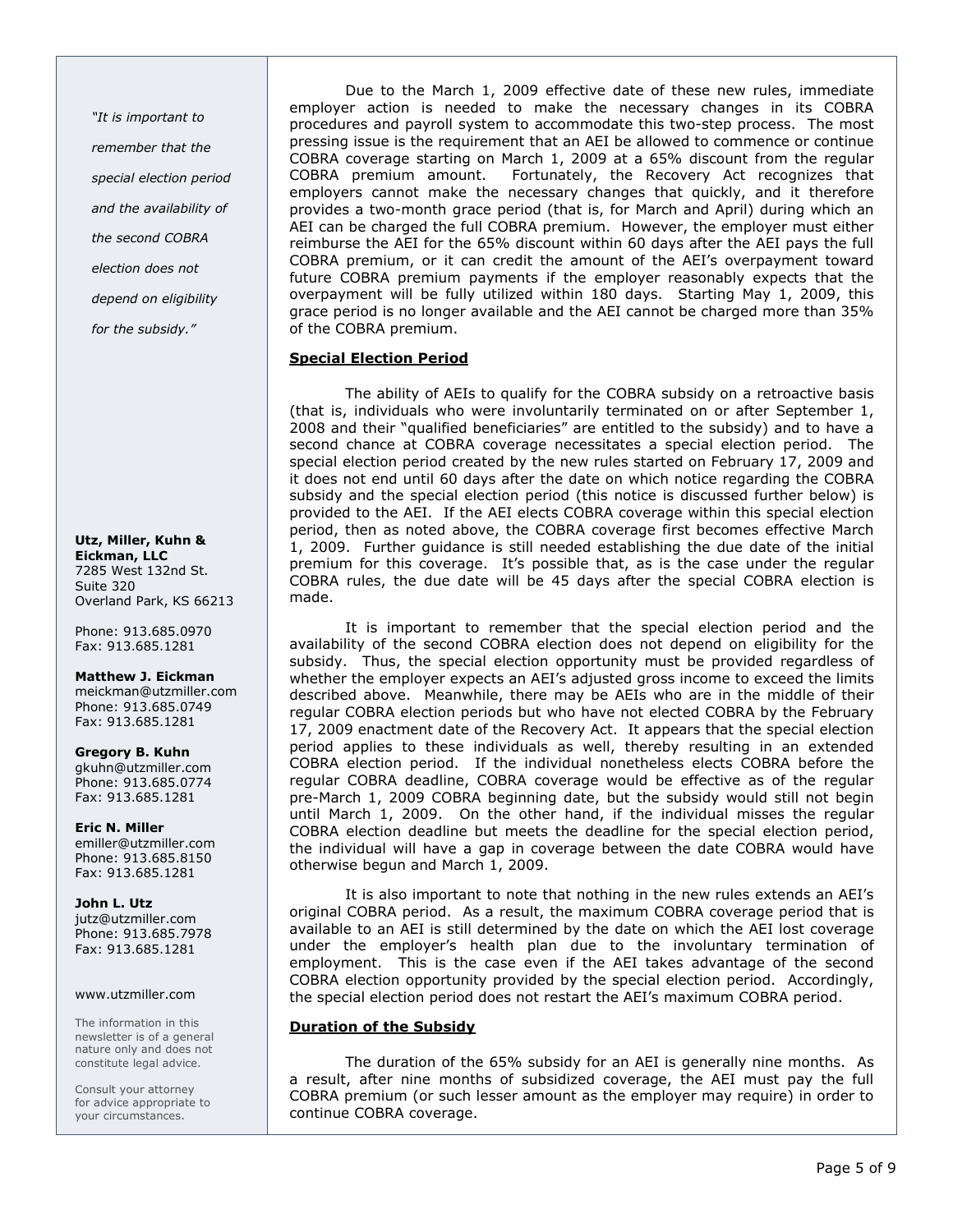"The implementation of the Recovery Act's COBRA subsidy triggers not only new filing obligations with the IRS but also new COBRA notice

requirements."

Utz, Miller, Kuhn & Eickman, LLC 7285 West 132nd St. Suite 320 Overland Park, KS 66213

Phone: 913.685.0970 Fax: 913.685.1281

Matthew J. Eickman meickman@utzmiller.com Phone: 913.685.0749 Fax: 913.685.1281

Gregory B. Kuhn gkuhn@utzmiller.com Phone: 913.685.0774 Fax: 913.685.1281

Eric N. Miller emiller@utzmiller.com Phone: 913.685.8150 Fax: 913.685.1281

John L. Utz jutz@utzmiller.com Phone: 913.685.7978 Fax: 913.685.1281

#### www.utzmiller.com

The information in this newsletter is of a general nature only and does not constitute legal advice.

Consult your attorney for advice appropriate to your circumstances.

There are two circumstances under which the subsidized COBRA coverages terminates before nine months. First, if an AEI becomes eligible for certain other health plan coverage during the nine month subsidy period, the subsidy is no longer available after the date of such eligibility. As a result, the AEI does not need to actually enroll in the other coverage in order for early termination of the subsidy to occur. However, an AEI does not become eligible for other coverage until the expiration of any applicable waiting period (such as a 90 day service requirement under a new employer's health plan). In order to trigger early termination, the other coverage must be either Medicare or coverage under another employer's group health plan (such as the plan of the AEI's new employer or the plan of a spouse's employer) that does not consist solely of dental or vision coverage, an employee assistance plan, a health flexible spending account or an on-site clinic that only provides first-aid, preventive and wellness care. Early termination will occur even if the AEI is subject to a pre-existing condition limitation under the other group health plan.

The Recovery Act requires that the AEI notify the employer in writing when the AEI becomes eligible for Medicare or other group health plan coverage. The Department of Labor is to issue rules governing the form and timing of this AEI notice. Failure to give timely notice makes the AEI liable for a federal penalty equal to 110% of the subsidy that was paid on the AEI's behalf after eligibility for the subsidy ceased, subject to waiver of the penalty if the AEI can demonstrate "reasonable cause" for not timely giving notice.

The second circumstance that terminates the subsidy early is any event that leads to early termination of an AEI's COBRA coverage (such as the failure to timely pay the AEI's 35% share of the COBRA premium or the employer's termination of its group health plans). Accordingly, nothing in the Recovery Act modifies the normal COBRA duration rules.

It will be important to keep in mind the distinction between these early termination rules. For instance, if an AEI becomes eligible for another group health plan but the AEI is subject to a pre-existing condition limitation under that plan, the AEI's subsidized coverage stops. However, the AEI is still entitled to pay the full COBRA premium and maintain COBRA coverage until COBRA coverage is no longer required under the normal COBRA rules (such as when the AEI actually becomes covered under another group health plan).

# Reporting and Notice Requirements

The implementation of the Recovery Act's COBRA subsidy triggers not only new filing obligations with the IRS but also new COBRA notice requirements.

# IRS Filings

The Recovery Act's subsidy mechanics creates new IRS filing requirements for employers. The IRS has revised Form 941 to accommodate the new subsidy/payroll tax credit mechanism. A link to the revised Form 941, along with a set of questions and answers about the new Form and an employer's recordkeeping requirements, can be found on the IRS Web site at www.irs.gov/newsroom under news release 2009-15. Employers should immediately analyze the revised Form 941 and the information on the IRS Web site and begin revising their payroll systems and recordkeeping procedures to comply with the Form 941 changes.

In addition, employers will be required to periodically file with the IRS a new and separate report listing the Social Security number and subsidy amount of each former employee receiving the subsidy, as well as the type of coverage in which the former employee is enrolled (that is, single or family coverage). That report will include an attestation by the employer that each individual included on the report is an AEI. Further, the new report will require that the employer state each AEI's expected subsidy amount for the next payroll reporting period. The Treasury Department is in the process of developing the details of this new reporting requirement.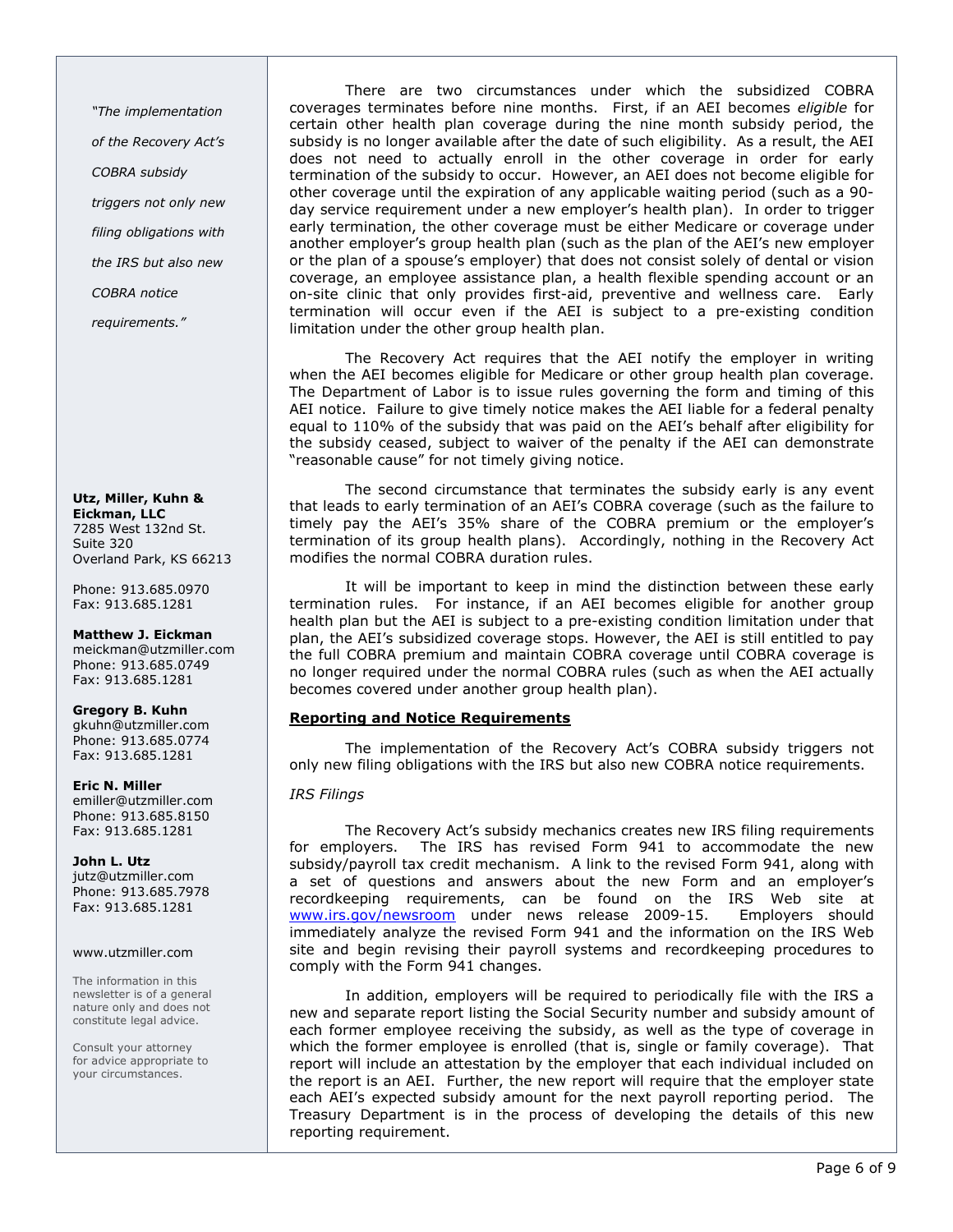### COBRA Notices

"Notice of the new

subsidy and the

special election period

must be provided . . .

by April 18, 2009."

#### Utz, Miller, Kuhn & Eickman, LLC 7285 West 132nd St. Suite 320

Overland Park, KS 66213 Phone: 913.685.0970

# Matthew J. Eickman

Fax: 913.685.1281

meickman@utzmiller.com Phone: 913.685.0749 Fax: 913.685.1281

# Gregory B. Kuhn

gkuhn@utzmiller.com Phone: 913.685.0774 Fax: 913.685.1281

# Eric N. Miller

emiller@utzmiller.com Phone: 913.685.8150 Fax: 913.685.1281

# John L. Utz

jutz@utzmiller.com Phone: 913.685.7978 Fax: 913.685.1281

#### www.utzmiller.com

The information in this newsletter is of a general nature only and does not constitute legal advice.

Consult your attorney for advice appropriate to your circumstances.

# Aside from these two new IRS filing requirements, the Recovery Act creates two new COBRA notice requirements.

1. Special Election Period Notice for Pre-February 17, 2009 AEIs. A new notice is required to implement the special election period for those individuals who became AEIs before the February 17, 2009 Recovery Act enactment date (that is, individuals who lost coverage due to involuntary termination and who did not have a COBRA election in effect on February 17, 2009). Notice of the new subsidy and the special election period must be provided to these AEIs by April 18, 2009. As mentioned above, these individuals will then have 60 days after the notice is provided to elect COBRA, and such coverage will be retroactively effective to March 1, 2009 (or, if applicable, to the AEI's regular COBRA effective date if the AEI is still within his or her initial COBRA election period and elects COBRA before that regular election deadline).

> The Recovery Act requires that the Department of Labor issue a model notice by March 19, 2009 that employers can use to satisfy this special election notice requirement. While awaiting the model notice, employers should review their employment and COBRA records and identify those former employees/AEIs who are entitled to the special election notice (that is, each former employee who lost coverage under the employer's group health plan due to an involuntary termination of employment during the period September 1, 2008 through February 16, 2009). Because a former employee/AEI's spouse and any dependent children (if they were enrolled in the employer's health plan when coverage was lost) have independent COBRA election rights, a separate special notice and COBRA election opportunity must be provided to each of them as well. Further, unless subsequent Department of Labor guidance provides otherwise, it appears the special notice must be provided to each pre-February 17, 2009 AEI even if that AEI has already elected COBRA. Although the special election period would not apply to that AEI, the special notice is still needed to inform the AEI about the new 65% COBRA subsidy that is effective for the AEI starting on March 1, 2009.

2. Revised COBRA Notice for Post-February 16, 2009 Qualifying Events. The Recovery Act also requires that a plan's regular set of COBRA notices and election forms that are sent to persons experiencing a COBRA qualifying event between February 17, 2009 and December 31, 2009 be revised to include information about the new subsidy. Alternatively, an employer can create a supplemental notice with the required information and include it with the regular set of COBRA notices and forms. It is important to note that unless subsequent Department of Labor guidance permits a different result, this new disclosure requirement is not limited to AEIs but instead it applies to all persons experiencing a COBRA qualifying event (which would include loss of health plan coverage due to circumstances such as a voluntary termination of employment, a reduction of hours, death or divorce).

> As with the special notice, the Department of Labor is to issue a model notice with the required supplemental subsidy information by March 19, 2009. As soon as the model notice is issued, employers will need to use it to either revise their existing COBRA notices or to create a supplemental notice, and begin including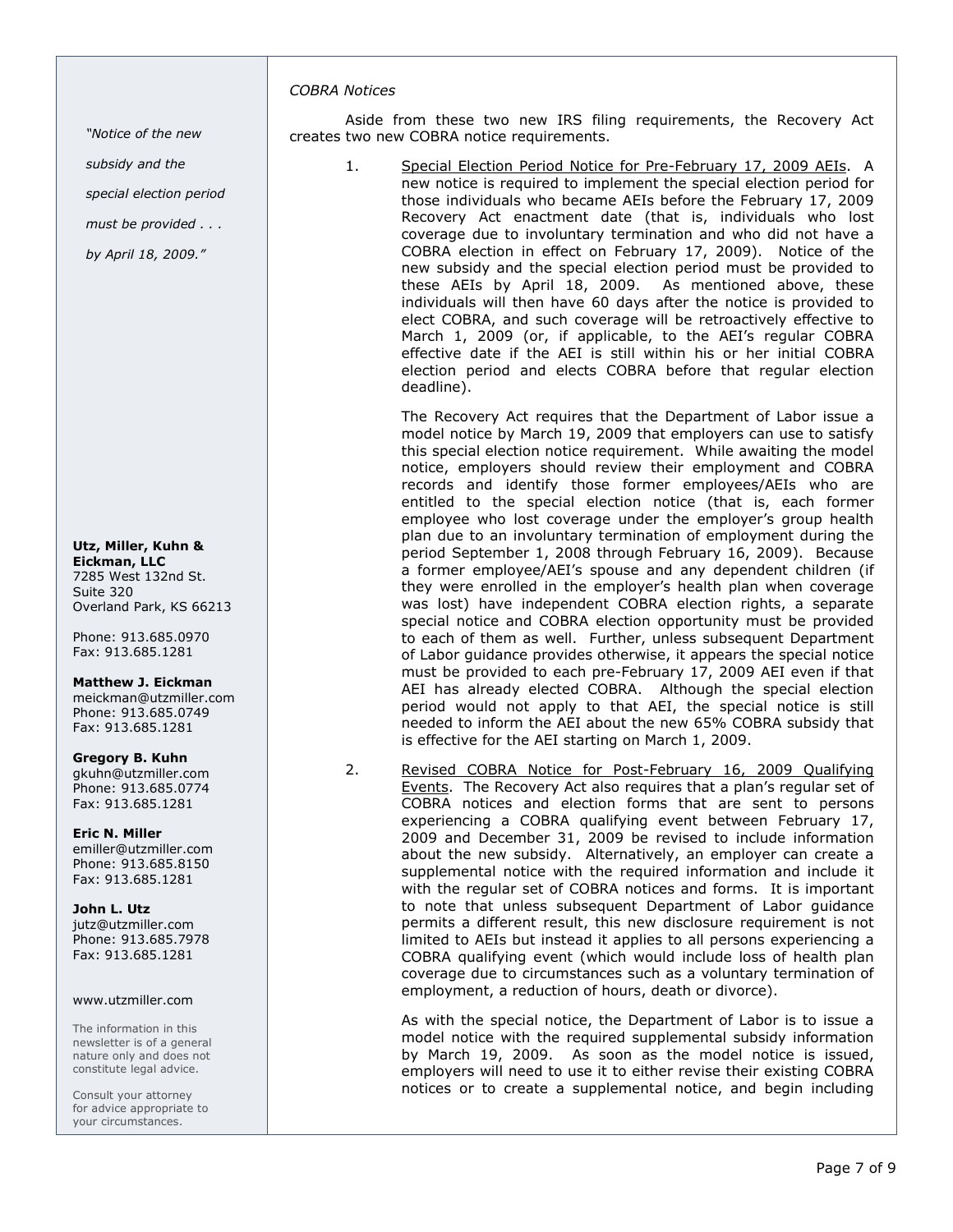"For COBRA qualifying

events that occur on

or after January 1,

2010, the employer

will return to its pre-

Recovery Act COBRA

notices."

Utz, Miller, Kuhn & Eickman, LLC

7285 West 132nd St. Suite 320 Overland Park, KS 66213

Phone: 913.685.0970 Fax: 913.685.1281

# Matthew J. Eickman

meickman@utzmiller.com Phone: 913.685.0749 Fax: 913.685.1281

# Gregory B. Kuhn

gkuhn@utzmiller.com Phone: 913.685.0774 Fax: 913.685.1281

# Eric N. Miller

emiller@utzmiller.com Phone: 913.685.8150 Fax: 913.685.1281

# John L. Utz

jutz@utzmiller.com Phone: 913.685.7978 Fax: 913.685.1281

# www.utzmiller.com

The information in this newsletter is of a general nature only and does not constitute legal advice.

Consult your attorney for advice appropriate to your circumstances.

that revised or supplemental notice in the COBRA packets that are sent to individuals who lose health plan coverage due to a COBRA qualifying event occurring from February 17, 2009 through December 31, 2009. In the case of an individual who experienced a COBRA qualifying event on or after February 17, 2009 but who already received the old version of the COBRA notice, the employer will need to send the revised or supplemental notice to that individual as well.

For COBRA qualifying events that occur on or after January 1, 2010, the employer will return to its pre-Recovery Act COBRA notices. Although the revised or supplemental notice is no longer required for qualifying events that occur on or after January 1, 2010, the subsidy mechanism and IRS reporting requirements discussed above will continue on through 2010 until all persons who became AEIs by the end of 2009 have exhausted their subsidized COBRA coverage.

- 3. Content of Notices. The Recovery Act specifies that the following information must be included in both the special election notice and the revised or supplemental COBRA notice:
	- The forms necessary to establish the individual's eligibility for the COBRA subsidy. Hopefully the forthcoming model notice will clarify what is needed to comply with this requirement.
	- The name, address and phone number of the plan administrator and any other person maintaining relevant information relating to the COBRA subsidy.
	- A description of the individual's obligation to inform the plan in writing when the individual becomes eligible for other group health plan coverage or Medicare, and a description of the 110% penalty for failing to notify the plan.
	- A description "displayed in a prominent manner" of the individual's right to the COBRA subsidy and the conditions that apply to eligibility for the subsidy.
	- An explanation of the individual's ability to elect a less expensive coverage option under the employer's health plan than the option in which the individual was enrolled when coverage was lost, if the employer decides to permit this optional change in coverage.<sup>7</sup>
- 4. Penalties. The failure to provide either the special election notice or the modified or supplemental COBRA notice triggers the normal statutory penalties. These consist of the ERISA penalty of up to \$110 per day that a court can order be paid to an affected individual for each day the notice is late. In addition, the IRS can assess a per notice excise tax of \$100 per day for each day the notice is late (or \$200 per day in the case of a notice covering more than one COBRA qualified beneficiary). The failure to timely comply with the Recovery Act's new notice requirements will therefore trigger potentially significant monetary penalties.

# **Conclusion**

Each employer (and its outside COBRA administrator, if it uses one) needs to focus immediately on the these new COBRA subsidy and disclosure rules and \_\_\_\_\_\_\_\_\_\_\_\_\_\_\_\_\_

 $<sup>7</sup>$  The Recovery Act permits but does not require an employer to allow AEIs to</sup> change to less expensive coverage options outside of a plan's open enrollment period. Due to the administrative complexities that are likely triggered by implementing this optional provision, it is unlikely an employer will choose to allow it.